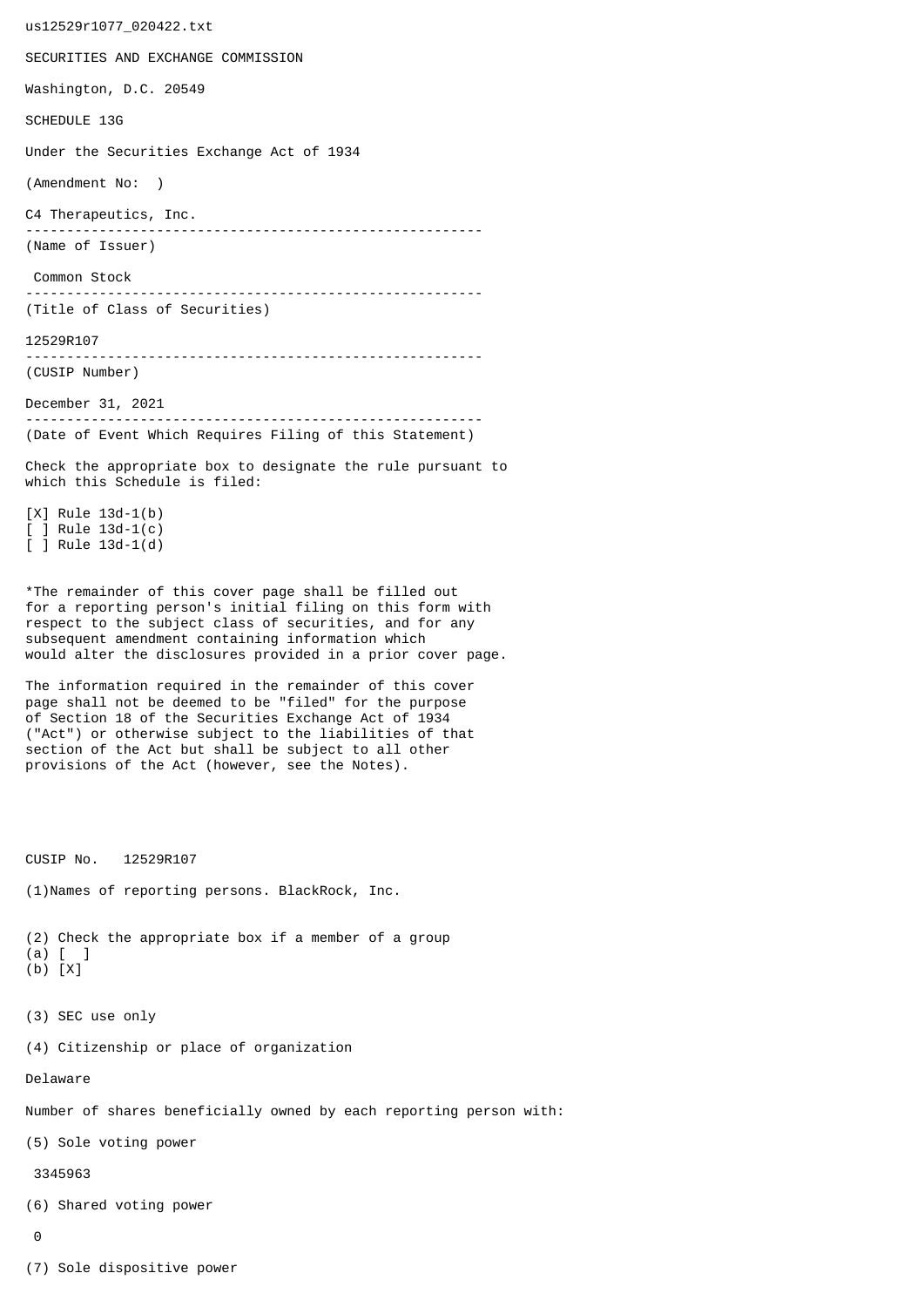```
 3405982
```

```
(8) Shared dispositive power
 \boldsymbol{\Theta}(9) Aggregate amount beneficially owned by each reporting person
  3405982
(10) Check if the aggregate amount in Row (9) excludes certain shares
(11) Percent of class represented by amount in Row 9
  7.0%
(12) Type of reporting person
HC
Item 1.
Item 1(a) Name of issuer:
            -----------------------------------------------------------------------
C4 Therapeutics, Inc.
Item 1(b) Address of issuer's principal executive offices:
-----------------------------------------------------------------------
490 ARSENAL WAY, SUITE 200
WATERTOWN MA 02472
Item 2.
2(a) Name of person filing:
               ----------------------------------------------------------------------
BlackRock, Inc.
2(b) Address or principal business office or, if none, residence:
 -----------------------------------------------------------------------
BlackRock, Inc.
55 East 52nd Street
New York, NY 10055
2(c) Citizenship:
                            --------------------------------------------------------------------
 See Item 4 of Cover Page
2(d) Title of class of securities:
                                       -------------------------------------------------------------------
 Common Stock
2(e) CUSIP No.:
See Cover Page
Item 3.
If this statement is filed pursuant to Rules 13d-1(b), or 13d-2(b) or (c),
check whether the person filing is a:
[ ] Broker or dealer registered under Section 15 of the Act;
[ ] Bank as defined in Section 3(a)(6) of the Act;
  ] Insurance company as defined in Section 3(a)(19) of the Act;
[ ] Investment company registered under Section 8 of the
```
Investment Company Act of 1940;

<sup>[ ]</sup> An investment adviser in accordance with Rule  $13d-1(b)(1)(ii)(E)$ ;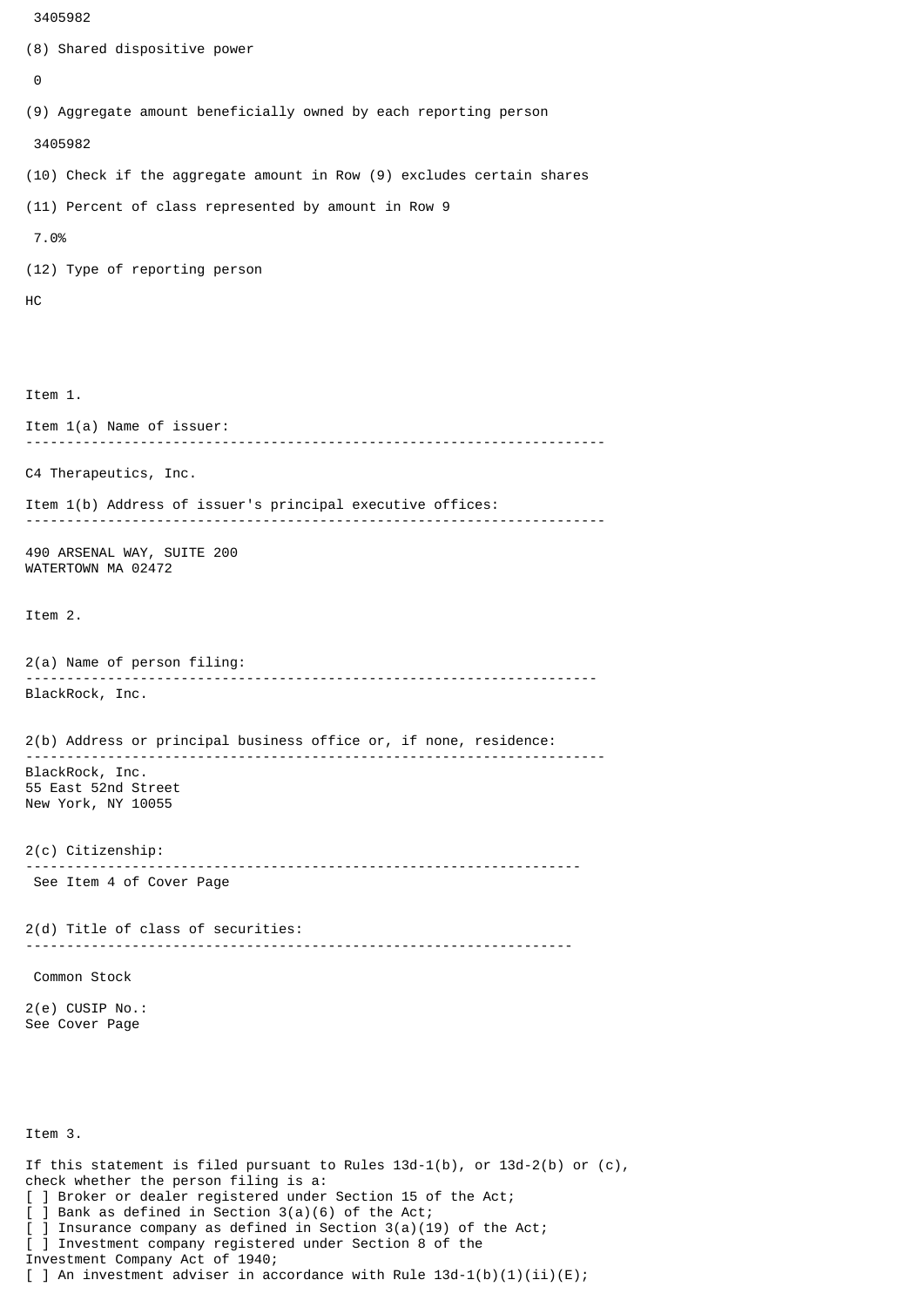[ ] An employee benefit plan or endowment fund in accordance with Rule  $13d-1(b)(1)(ii)(F);$ [X] A parent holding company or control person in accordance with Rule  $13d-1(b)(1)(ii)(G);$ [ ] A savings associations as defined in Section 3(b) of the Federal Deposit Insurance Act (12 U.S.C. 1813); [ ] A church plan that is excluded from the definition of an investment company under section  $3(c)(14)$  of the Investment Company Act of 1940; [ ] A non-U.S. institution in accordance with Rule 240.13d-1(b)(1)(ii)(J);  $\lceil$  ] Group, in accordance with Rule 240.13d-1(b)(1)(ii)(K). If filing as a non-U.S. institution in accordance with Rule  $240.13d-1(b)(1)(ii)(J)$ , please specify the type of institution: Item 4. Ownership Provide the following information regarding the aggregate number and percentage of the class of securities of the issuer identified in Item 1. Amount beneficially owned: 3405982 Percent of class 7.0% Number of shares as to which such person has: Sole power to vote or to direct the vote 3345963 Shared power to vote or to direct the vote  $\Theta$ Sole power to dispose or to direct the disposition of 3405982 Shared power to dispose or to direct the disposition of  $\Omega$ 

Item 5.

Ownership of 5 Percent or Less of a Class. If this statement is being filed to report the fact that as of the date hereof the reporting person has ceased to be the beneficial owner of more than 5 percent of the class of securities, check the following [ ].

Item 6. Ownership of More than 5 Percent on Behalf of Another Person

 If any other person is known to have the right to receive or the power to direct the receipt of dividends from, or the proceeds from the sale of, such securities, a statement to that effect should be included in response to this item and, if such interest relates to more than 5 percent of the class, such person should be identified. A listing of the shareholders of an investment company registered under the Investment Company Act of 1940 or the beneficiaries of employee benefit plan, pension fund or endowment fund is not required.

 Various persons have the right to receive or the power to direct the receipt of dividends from, or the proceeds from the sale of the common stock of C4 Therapeutics, Inc.. No one person's interest in the common stock of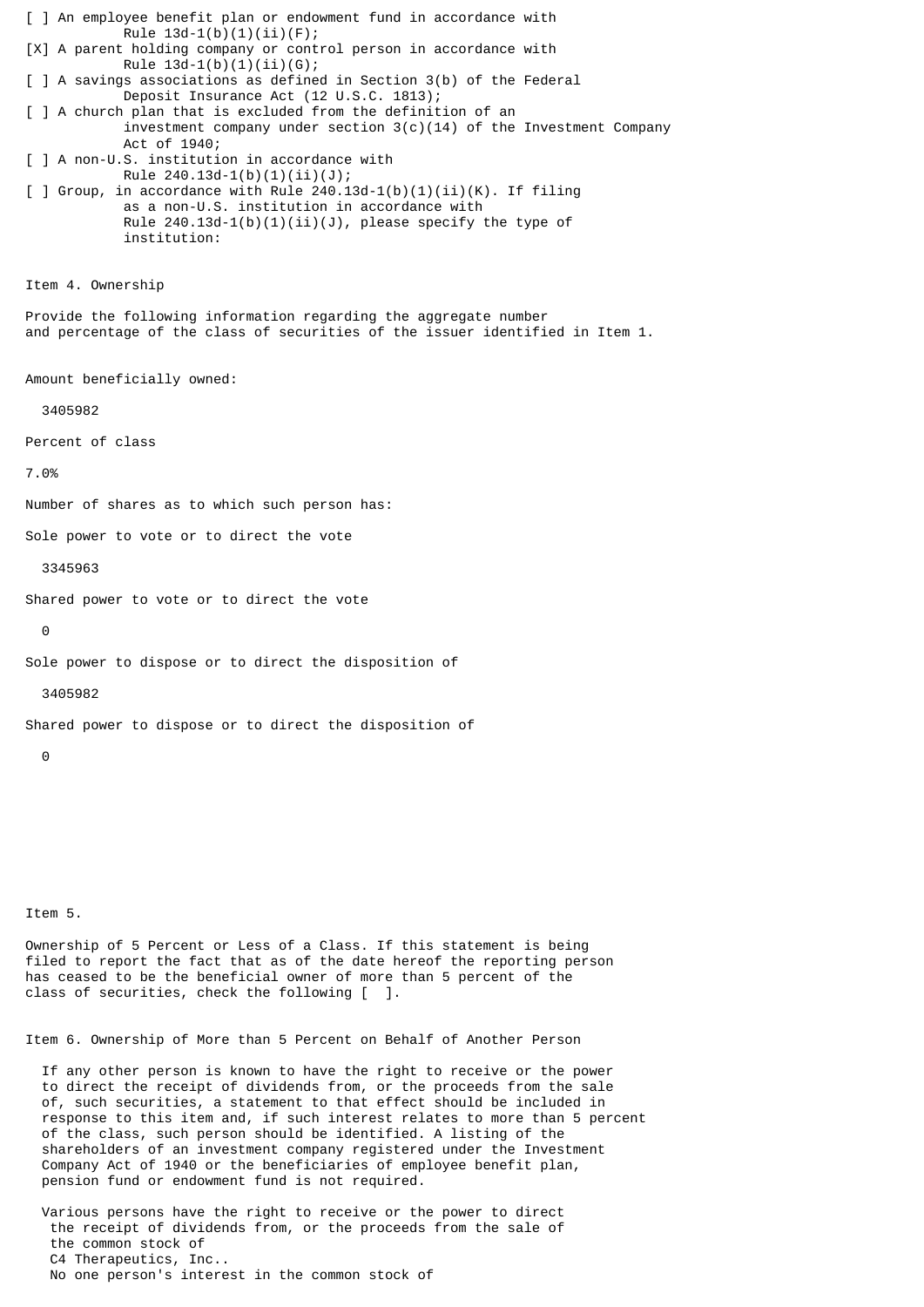C4 Therapeutics, Inc. is more than five percent of the total outstanding common shares.

Item 7. Identification and Classification of the Subsidiary Which Acquired the Security Being Reported on by the Parent Holding Company or Control Person.

See Exhibit A

Item 8. Identification and Classification of Members of the Group

If a group has filed this schedule pursuant to Rule  $13d-1(b)(ii)(J)$ , so indicate under Item 3(j) and attach an exhibit stating the identity and Item 3 classification of each member of the group. If a group has filed this schedule pursuant to Rule  $13d-1(c)$  or Rule  $13d-1(d)$ , attach an exhibit stating the identity of each member of the group.

## Item 9. Notice of Dissolution of Group

Notice of dissolution of a group may be furnished as an exhibit stating the date of the dissolution and that all further filings with respect to transactions in the security reported on will be filed, if required, by members of the group, in their individual capacity.

See Item 5.

Item 10. Certifications By signing below I certify that, to the best of my knowledge and belief, the securities referred to above were acquired and are held in the ordinary course of business and were not acquired and are not held for the purpose of or with the effect of changing or influencing the control of the issuer of the securities and were not acquired and are not held in connection with or as a participant

in any transaction having that purpose or effect.

Signature.

After reasonable inquiry and to the best of my knowledge and belief, I certify that the information set forth in this statement is true, complete and correct.

Dated: February 4, 2022 BlackRock, Inc.

Signature: Spencer Fleming

-------------------------------------------

Name/Title Attorney-In-Fact

The original statement shall be signed by each person on whose behalf the statement is filed or his authorized representative. If the statement is signed on behalf of a person by his authorized representative other than an executive officer or general partner of the filing person, evidence of the representative's authority to sign on behalf of such person shall be filed with the statement, provided, however, that a power of attorney for this purpose which is already on file with the Commission may be incorporated by reference. The name and any title of each person who signs the statement shall be typed or printed beneath his signature.

Attention: Intentional misstatements or omissions of fact constitute Federal criminal violations (see 18 U.S.C. 1001).

Exhibit A